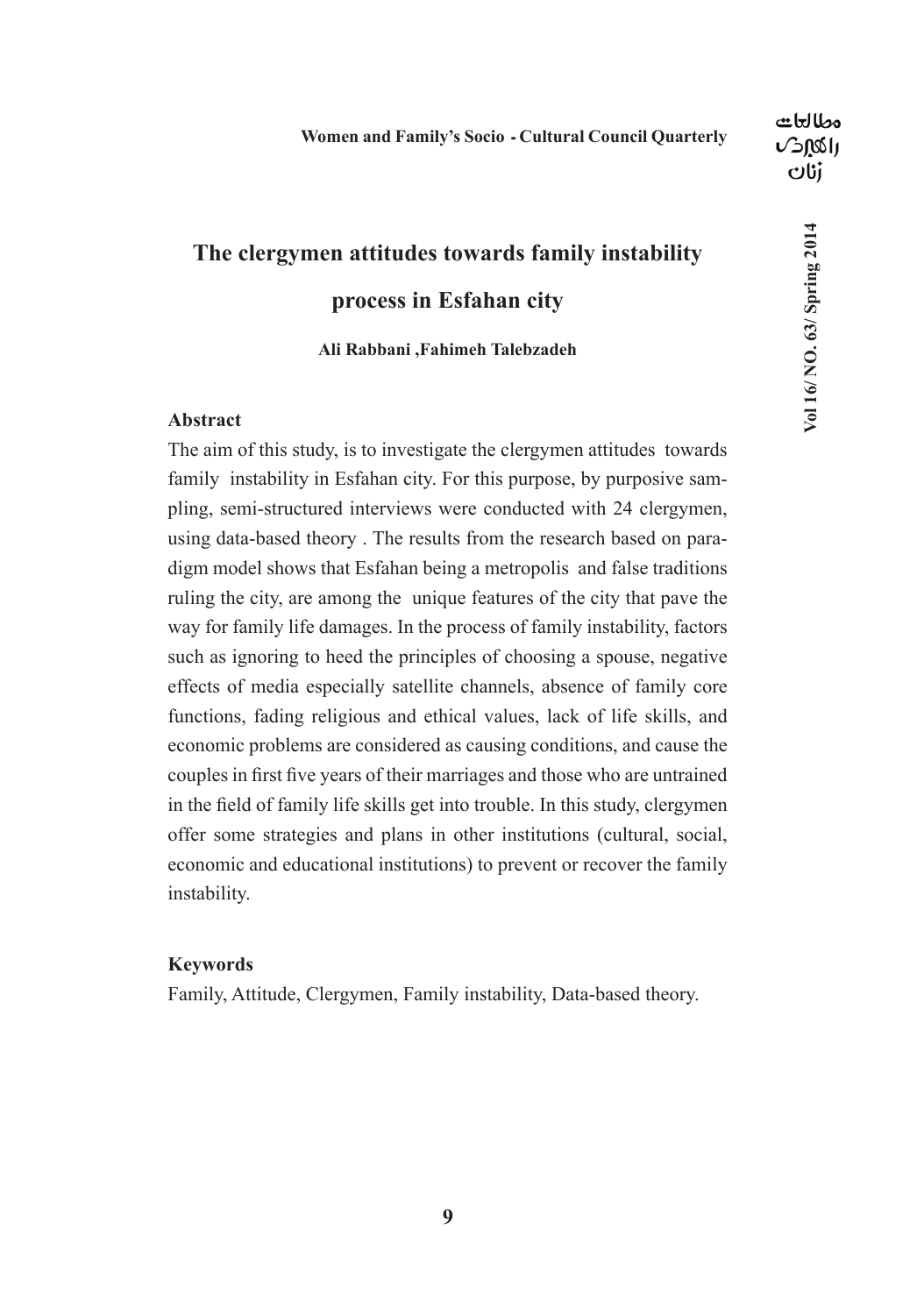**The Abstracts of Articles**

مطالعات  $\sqrt{2}$  $0$ s $1$ dti

**Vol 16/ NO. 63/ Spring 2014**

Vol 16/ NO. 63/ Spring 2014

## **The Effect of Social Factors on Women's Delinquency (The comparison between delinquent and non-delinquent women covered by Robat-Karim Welfare Organization)**

**Fariba Shayegan, Sadiqeh Motamedi**

#### **Abstract**

Although Crimes have unfortunate impact on the lives of all people, women's crime who are the main eeducators of children in the family, is of significant importance, therefore considering women's specific crimes and efforts to address its underlying factors is so critical. In this research with the objective of the effect of social factors on women's delinquency, we have studied theories associated with crime and derived four hypothesis from them which were tested by survey method. The population of sample consists of the fifty delinquent women – who were arrested by Robat Karim security police due to committing crime within one month- and non-delinquent women who have almost the same living conditions as delinquent women but they were covered by Robat-Karim Welfare Organization. Findings show that there is significant difference in terms of addiction of the husband and disruption of the family between these two groups, however no significant statistical difference appears in terms of denial of access to educational facilities and suitable job, place of residence and suburbanization. Both groups had almost the same situation but one is criminal and the other hasn't committed any crime.

#### **Keywords**

Women's Delinquency, Addiction of the Husband, Disruption of the Family, Suburbanization, Crime .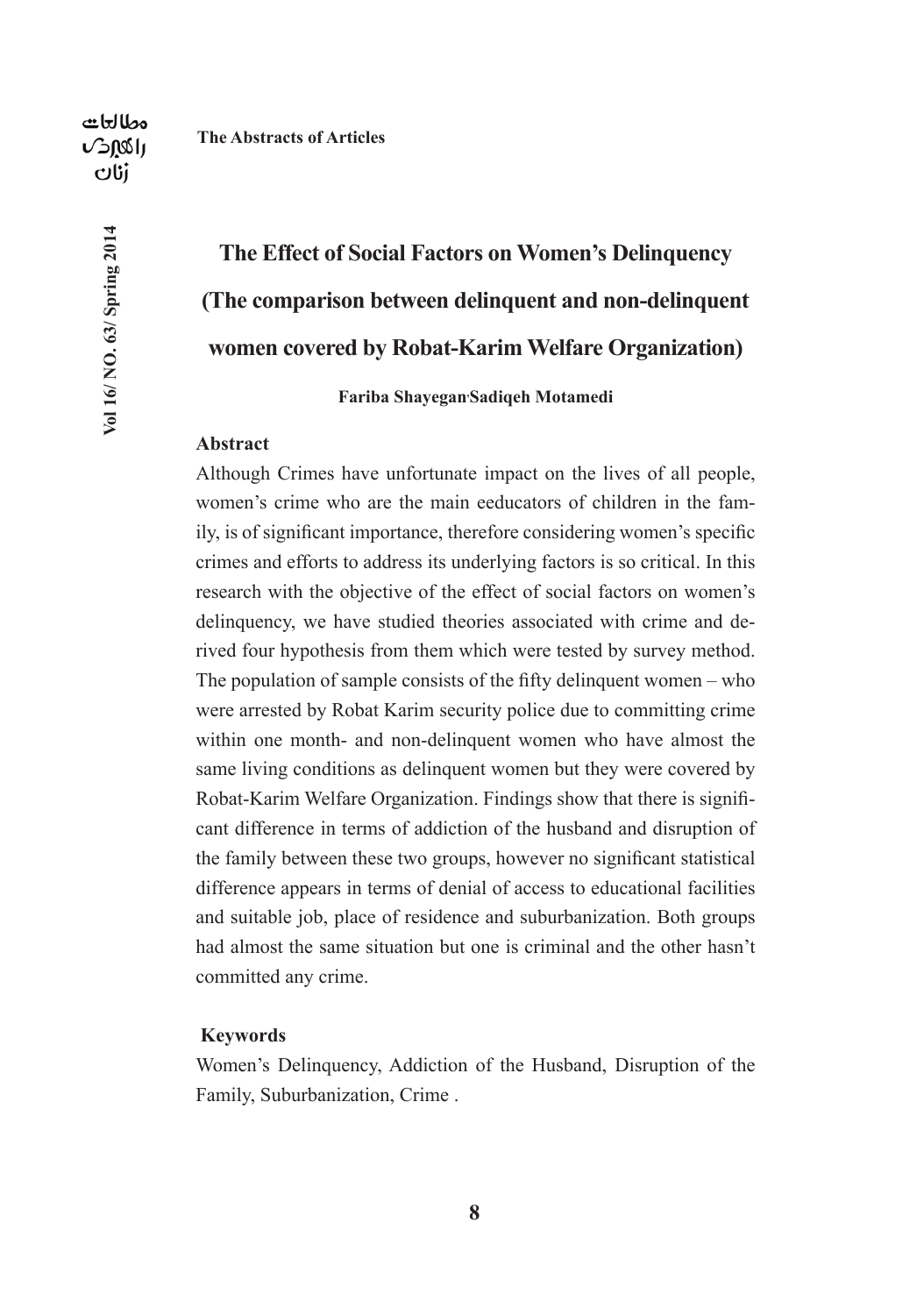**Vol 16/ NO. 63/ Spring 2014**

Vol 16/ NO. 63/ Spring 2014

## **Study of Changings of Women's Fertility Based on Couple's Socio-economic Status**

#### **Ali ghasemi ardehaei,Firoz rad,Hamideh savabi**

#### **Abstract**

Fertility decline in Iran has presented several issues about population situation. At this article, changes of women's fertility behavior based on couple's socio-economic status are investigated. Survey research method is used in this study. The multi- stage clustering sample is used to collect the required data from 410 married women 15 to 50 years in Tabriz city. Two variables and multi-variables analysis shown women's education level is most effective factor on the number of child, the number of ideal child, married age, prevention methods, preferred sex of child. Being illiterate and having primary education of women lead them in low social statues and result in low aged married and high level of fertility. In addition to women's education, employment position of couples, the rate of income and cost of family, the couple's socio-economic statues are effective on their tendency to modernism and their fertility behavior including married age. All participated women in this study with deferent socio-economic statues do not have tendency to use the encouragement policy for bring the child. Women particularly women with high socio-economic status believed that the encouragement policy is not long –time and it is not ensuring for improvement of their children's living statues in future.

#### **Key words**

 Fertility behavior, Socio-economic statues, Women's education, Modernism idea, Cost-benefit of fertility.

**7**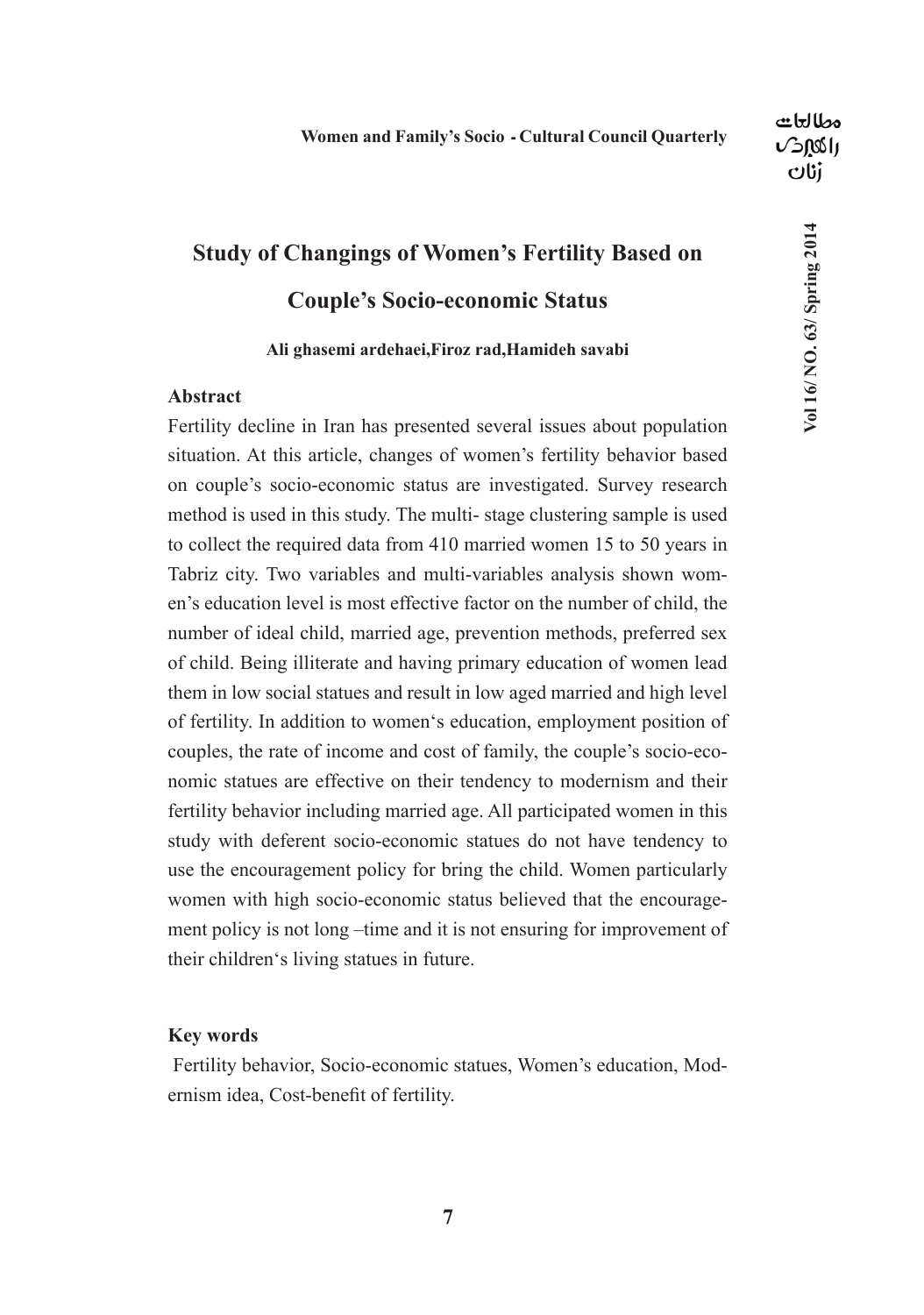**Vol 16/ NO. 63/ Spring 2014**

Vol 16/ NO. 63/ Spring 2014

# **A comparative study of the attitudes of men and women towards desired number of children (A case study of individuals attended for the pre-marriage medical test in Kermanshah city)**

**Hossein Mahmoudian, Serajeddin Mahmoudiani**

#### **Abstract**

Fertility is one of the most important determinant of population growth. The aim of the present study is to investigate the factors affecting the attitudes towards desired number of children. Target population consists men and women who attended selected health centers for the pre-marriage medical test. The research method is survey and a sample of 400 individuals are interviewed. The findings show that the two-child option of the desire is much dominant. Male children are more preferred than their female counterparts. Women's age at marriage, men's educational level, and men's sex preference have significant relationships with the dependent variable. Multivariate analysis show that only the women's age at marriage has a significant effect on the desired number of children. Interestingly, there is no significant relationship between the attitudes and socio-economic characteristics. This shows that having two children is a common and well-established desire of fertility in the society.

#### **Keywords**

Fertility, Attitudes towards fertility, Desire for children, Kermanshah city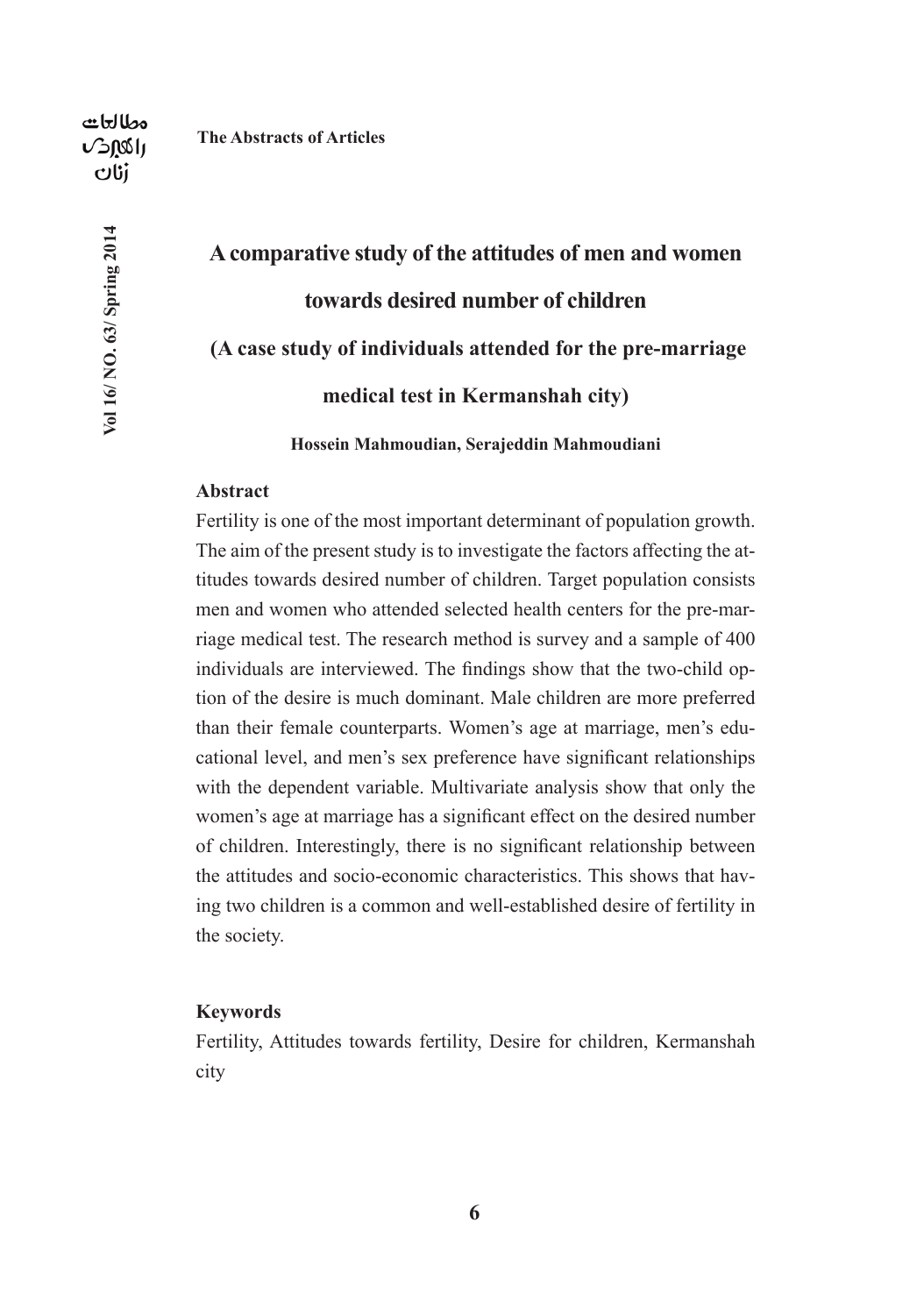## **Phenomenology of the timing of first birth among women in Tehranwomen Hajiieh Bibi Razeghi Nasrabad,Mohammad Jalal Abbasi**

## **Shavazi,Meimanat Hosseini Chavoshi**

#### **Abstract**

The aim of this paper is to investigate women's attitudes about timing of first birth as the main step in life course of individuals. The data for this study have been collected through a qualitative method and applying in-depth interview with 30 married women aged 20-49 in Tehran in 2011. Women in this study had their first birth within around 4 years of their marriage. The result showed postponement of first birth is a strategy to create a balance between personal and family goals and objectives in other areas of life. The delay of first birth is emerging as the new norm among married women in recent cohorts and is most common among young women. According to this study financial and opportunity costs of childbearing has influenced changes in the reproductive behavior of women. The postponement has also strong associations with tendencies of women for higher education, economic problems, especially lack of housing and stable jobs for men, social norms related to appropriate age of marriage, fear and uncertainty about the stability of marriage due to the increase of divorce in society.

#### **Keywords**

Marriage, first birth, postponement, low fertility, women, Tehran

**Vol 16/ NO. 63/ Spring 2014**

Vol 16/ NO. 63/ Spring 2014